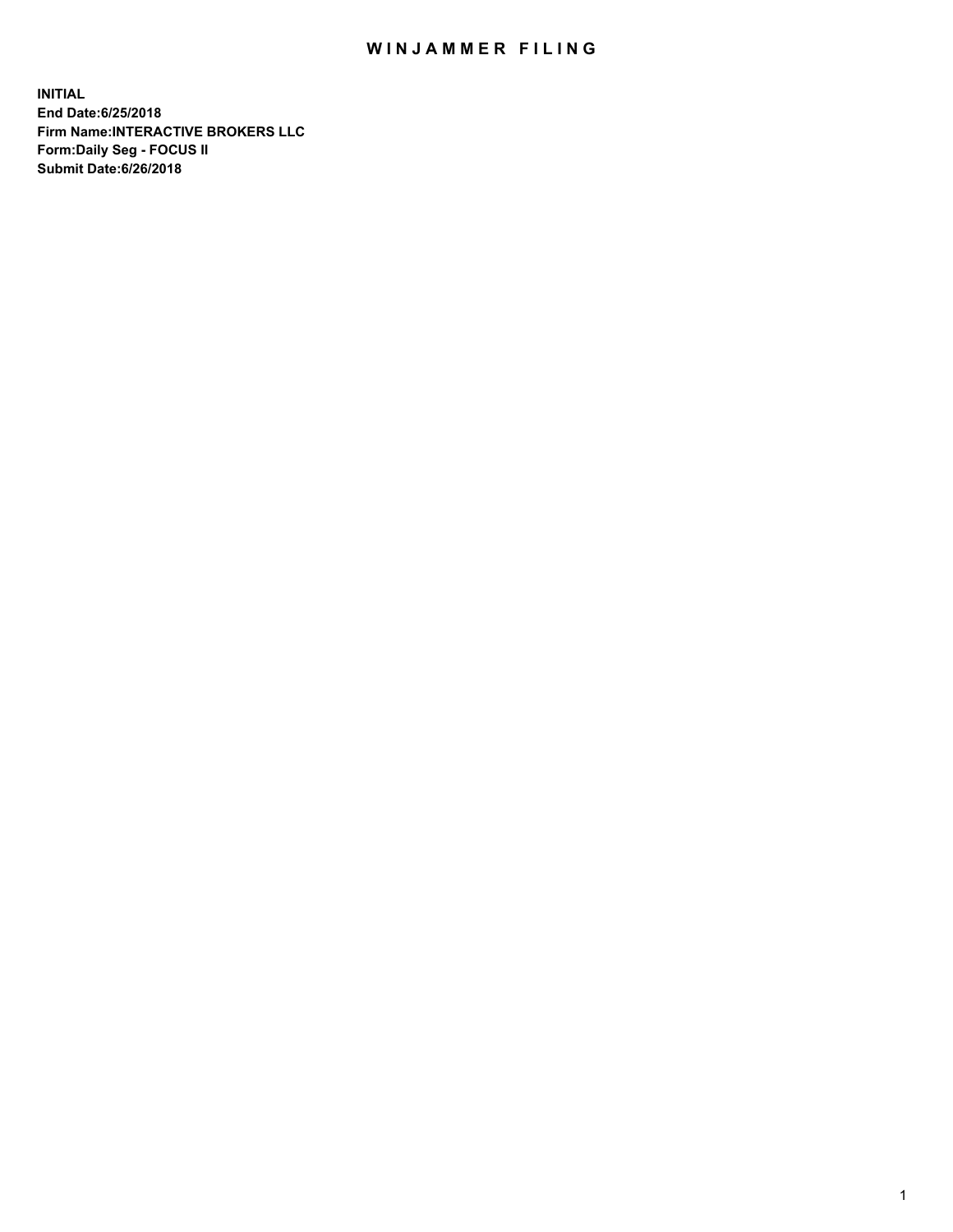**INITIAL End Date:6/25/2018 Firm Name:INTERACTIVE BROKERS LLC Form:Daily Seg - FOCUS II Submit Date:6/26/2018 Daily Segregation - Cover Page**

| Name of Company                                                                                                                                                                                                                                                                                                                | <b>INTERACTIVE BROKERS LLC</b>                                                   |
|--------------------------------------------------------------------------------------------------------------------------------------------------------------------------------------------------------------------------------------------------------------------------------------------------------------------------------|----------------------------------------------------------------------------------|
| <b>Contact Name</b>                                                                                                                                                                                                                                                                                                            | James Menicucci                                                                  |
| <b>Contact Phone Number</b>                                                                                                                                                                                                                                                                                                    | 203-618-8085                                                                     |
| <b>Contact Email Address</b>                                                                                                                                                                                                                                                                                                   | jmenicucci@interactivebrokers.c<br>om                                            |
| FCM's Customer Segregated Funds Residual Interest Target (choose one):<br>a. Minimum dollar amount: ; or<br>b. Minimum percentage of customer segregated funds required:% ; or<br>c. Dollar amount range between: and; or<br>d. Percentage range of customer segregated funds required between:% and%.                         | <u>0</u><br>$\overline{\mathbf{0}}$<br>155,000,000 245,000,000<br>0 <sub>0</sub> |
| FCM's Customer Secured Amount Funds Residual Interest Target (choose one):<br>a. Minimum dollar amount: ; or<br>b. Minimum percentage of customer secured funds required:% ; or<br>c. Dollar amount range between: and; or<br>d. Percentage range of customer secured funds required between:% and%.                           | <u>0</u><br>$\overline{\mathbf{0}}$<br>80,000,000 120,000,000<br>0 <sub>0</sub>  |
| FCM's Cleared Swaps Customer Collateral Residual Interest Target (choose one):<br>a. Minimum dollar amount: ; or<br>b. Minimum percentage of cleared swaps customer collateral required:% ; or<br>c. Dollar amount range between: and; or<br>d. Percentage range of cleared swaps customer collateral required between:% and%. | <u>0</u><br>$\underline{\mathbf{0}}$<br>0 <sub>0</sub><br>0 <sub>0</sub>         |

Attach supporting documents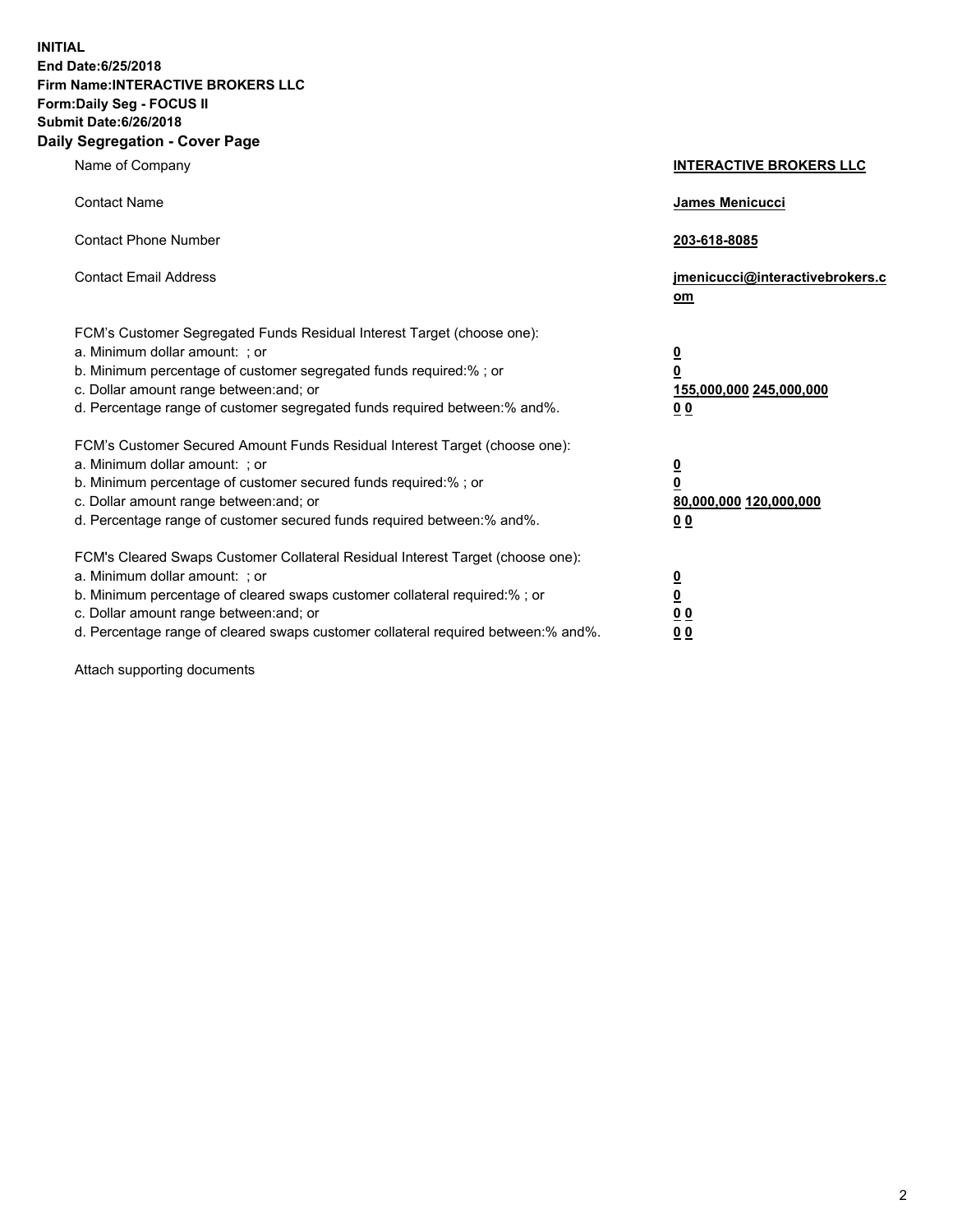## **INITIAL End Date:6/25/2018 Firm Name:INTERACTIVE BROKERS LLC Form:Daily Seg - FOCUS II Submit Date:6/26/2018 Daily Segregation - Secured Amounts**

|     | Dany Ocgregation - oceaned Anioante                                                               |                                                             |
|-----|---------------------------------------------------------------------------------------------------|-------------------------------------------------------------|
|     | Foreign Futures and Foreign Options Secured Amounts                                               |                                                             |
|     | Amount required to be set aside pursuant to law, rule or regulation of a foreign                  | $0$ [7305]                                                  |
|     | government or a rule of a self-regulatory organization authorized thereunder                      |                                                             |
| 1.  | Net ledger balance - Foreign Futures and Foreign Option Trading - All Customers                   |                                                             |
|     | A. Cash                                                                                           | 449,546,746 [7315]                                          |
|     | B. Securities (at market)                                                                         | $0$ [7317]                                                  |
| 2.  | Net unrealized profit (loss) in open futures contracts traded on a foreign board of trade         | -12,944,788 [7325]                                          |
| 3.  | Exchange traded options                                                                           |                                                             |
|     | a. Market value of open option contracts purchased on a foreign board of trade                    | 346,692 [7335]                                              |
|     | b. Market value of open contracts granted (sold) on a foreign board of trade                      | -42,904 [7337]                                              |
| 4.  | Net equity (deficit) (add lines 1.2. and 3.)                                                      | 436,905,746 [7345]                                          |
| 5.  | Account liquidating to a deficit and account with a debit balances - gross amount                 | 11,147 [7351]                                               |
|     | Less: amount offset by customer owned securities                                                  | 0 [7352] 11,147 [7354]                                      |
| 6.  | Amount required to be set aside as the secured amount - Net Liquidating Equity                    | 436,916,893 [7355]                                          |
|     | Method (add lines 4 and 5)                                                                        |                                                             |
| 7.  | Greater of amount required to be set aside pursuant to foreign jurisdiction (above) or line<br>6. | 436,916,893 [7360]                                          |
|     | FUNDS DEPOSITED IN SEPARATE REGULATION 30.7 ACCOUNTS                                              |                                                             |
| 1.  | Cash in banks                                                                                     |                                                             |
|     | A. Banks located in the United States                                                             | 76,062,605 [7500]                                           |
|     | B. Other banks qualified under Regulation 30.7                                                    | 0 [7520] 76,062,605 [7530]                                  |
| 2.  | Securities                                                                                        |                                                             |
|     | A. In safekeeping with banks located in the United States                                         | 371,724,155 [7540]                                          |
|     | B. In safekeeping with other banks qualified under Regulation 30.7                                | 0 [7560] 371,724,155 [7570]                                 |
| 3.  | Equities with registered futures commission merchants                                             |                                                             |
|     | A. Cash                                                                                           | $0$ [7580]                                                  |
|     | <b>B.</b> Securities                                                                              | $0$ [7590]                                                  |
|     | C. Unrealized gain (loss) on open futures contracts                                               | $0$ [7600]                                                  |
|     | D. Value of long option contracts                                                                 | $0$ [7610]                                                  |
|     | E. Value of short option contracts                                                                | 0 [7615] 0 [7620]                                           |
| 4.  | Amounts held by clearing organizations of foreign boards of trade                                 |                                                             |
|     | A. Cash                                                                                           | $0$ [7640]                                                  |
|     | <b>B.</b> Securities                                                                              | $0$ [7650]                                                  |
|     | C. Amount due to (from) clearing organization - daily variation                                   | $0$ [7660]                                                  |
|     | D. Value of long option contracts                                                                 | $0$ [7670]                                                  |
|     | E. Value of short option contracts                                                                | 0 [7675] 0 [7680]                                           |
| 5.  | Amounts held by members of foreign boards of trade                                                |                                                             |
|     | A. Cash                                                                                           | 119,175,324 [7700]                                          |
|     | <b>B.</b> Securities                                                                              | $0$ [7710]                                                  |
|     | C. Unrealized gain (loss) on open futures contracts                                               | 4,486,754 [7720]                                            |
|     | D. Value of long option contracts                                                                 | 346,692 [7730]                                              |
|     | E. Value of short option contracts                                                                | <mark>-42,904</mark> [7735] <mark>114,992,358</mark> [7740] |
| 6.  | Amounts with other depositories designated by a foreign board of trade                            | $0$ [7760]                                                  |
| 7.  | Segregated funds on hand                                                                          | $0$ [7765]                                                  |
| 8.  | Total funds in separate section 30.7 accounts                                                     | 562,779,118 [7770]                                          |
| 9.  | Excess (deficiency) Set Aside for Secured Amount (subtract line 7 Secured Statement               | 125,862,225 [7380]                                          |
|     | Page 1 from Line 8)                                                                               |                                                             |
| 10. | Management Target Amount for Excess funds in separate section 30.7 accounts                       | 80,000,000 [7780]                                           |
| 11. | Excess (deficiency) funds in separate 30.7 accounts over (under) Management Target                | 45,862,225 [7785]                                           |
|     |                                                                                                   |                                                             |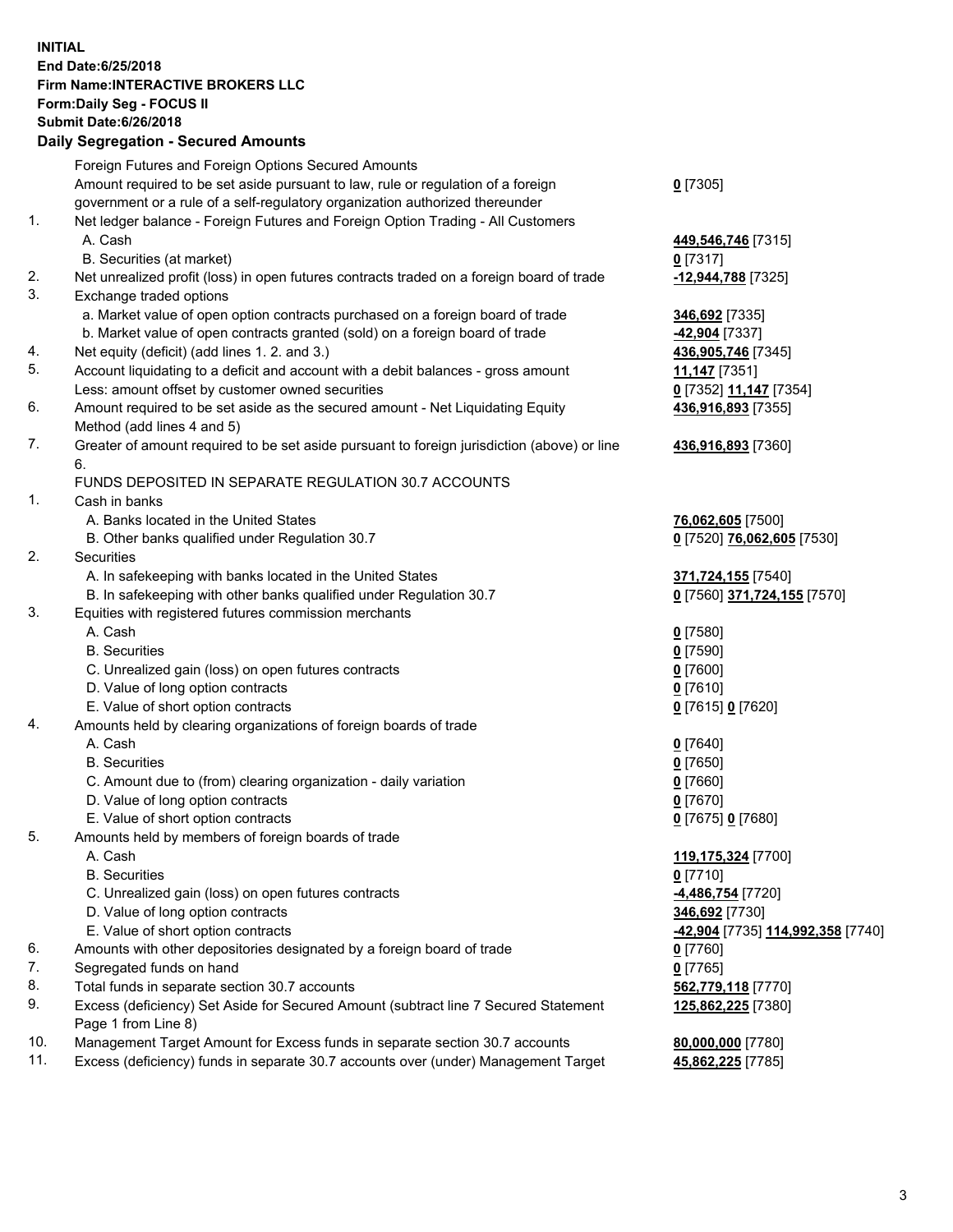**INITIAL End Date:6/25/2018 Firm Name:INTERACTIVE BROKERS LLC Form:Daily Seg - FOCUS II Submit Date:6/26/2018 Daily Segregation - Segregation Statement** SEGREGATION REQUIREMENTS(Section 4d(2) of the CEAct) 1. Net ledger balance A. Cash **4,039,541,751** [7010] B. Securities (at market) **0** [7020] 2. Net unrealized profit (loss) in open futures contracts traded on a contract market **20,179,541** [7030] 3. Exchange traded options A. Add market value of open option contracts purchased on a contract market **239,606,714** [7032] B. Deduct market value of open option contracts granted (sold) on a contract market **-217,903,383** [7033] 4. Net equity (deficit) (add lines 1, 2 and 3) **4,081,424,623** [7040] 5. Accounts liquidating to a deficit and accounts with debit balances - gross amount **163,146** [7045] Less: amount offset by customer securities **0** [7047] **163,146** [7050] 6. Amount required to be segregated (add lines 4 and 5) **4,081,587,769** [7060] FUNDS IN SEGREGATED ACCOUNTS 7. Deposited in segregated funds bank accounts A. Cash **544,033,819** [7070] B. Securities representing investments of customers' funds (at market) **2,571,347,840** [7080] C. Securities held for particular customers or option customers in lieu of cash (at market) **0** [7090] 8. Margins on deposit with derivatives clearing organizations of contract markets A. Cash **22,534,979** [7100] B. Securities representing investments of customers' funds (at market) **1,117,346,466** [7110] C. Securities held for particular customers or option customers in lieu of cash (at market) **0** [7120] 9. Net settlement from (to) derivatives clearing organizations of contract markets **-523,469** [7130] 10. Exchange traded options A. Value of open long option contracts **239,481,256** [7132] B. Value of open short option contracts **-217,871,852** [7133] 11. Net equities with other FCMs A. Net liquidating equity **0** [7140] B. Securities representing investments of customers' funds (at market) **0** [7160] C. Securities held for particular customers or option customers in lieu of cash (at market) **0** [7170] 12. Segregated funds on hand **0** [7150] 13. Total amount in segregation (add lines 7 through 12) **4,276,349,039** [7180] 14. Excess (deficiency) funds in segregation (subtract line 6 from line 13) **194,761,270** [7190] 15. Management Target Amount for Excess funds in segregation **155,000,000** [7194] **39,761,270** [7198]

16. Excess (deficiency) funds in segregation over (under) Management Target Amount Excess